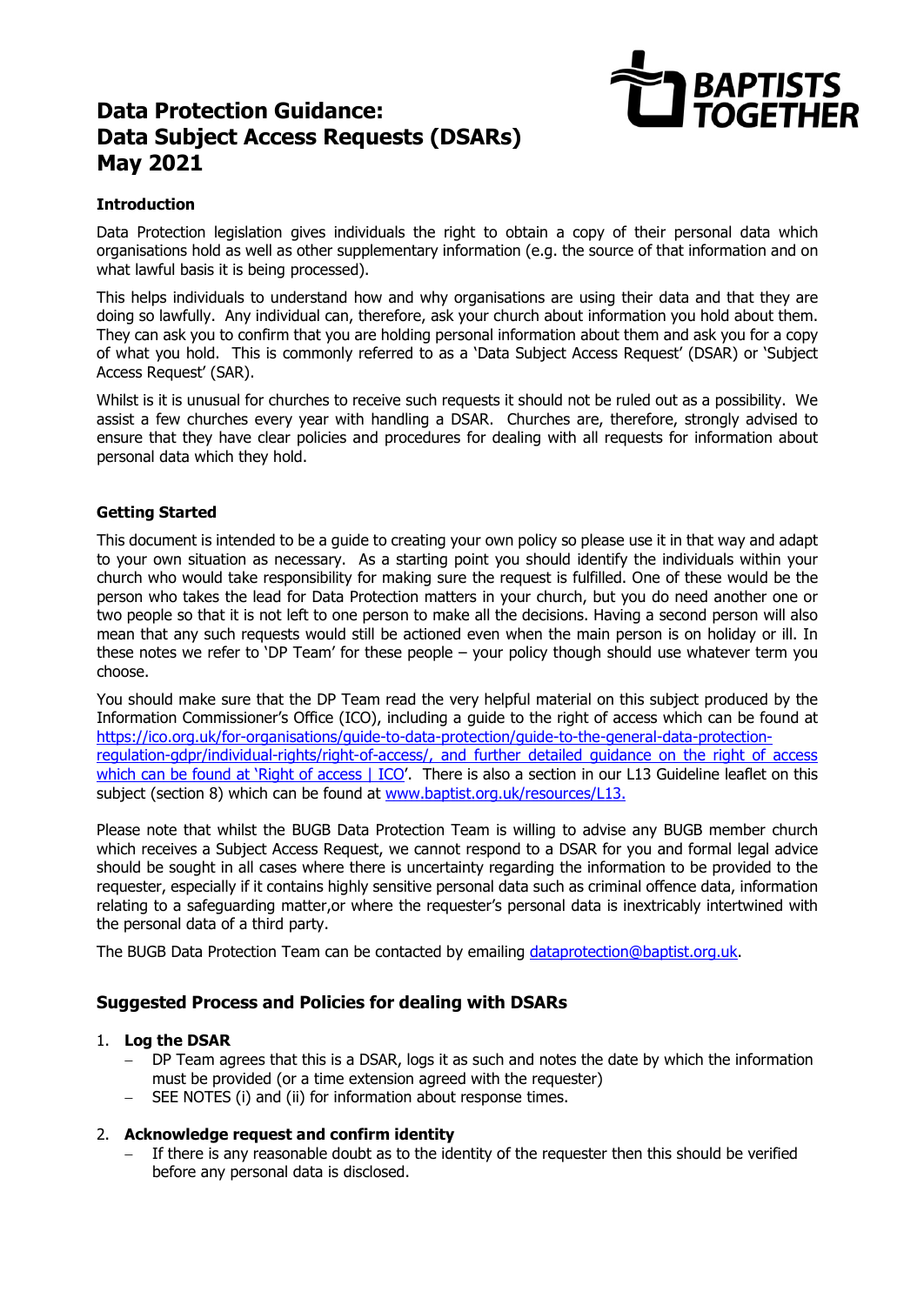- Evidence of legal authority to act on behalf of the data subject will be required when a request is made on behalf of someone else.
- − SEE NOTES (iii) and (iv) for information about 'legal authority' and dealing with requests from children.

## 3. **Clarify what is needed**

- Depending on the request you may need to contact the requester to clarify if they are only looking for data which relates to a specific issue, is for a specific timeframe or held in a specific way. This particularly applies if you process a large amount of information about an individual.
- If you process a large amount of information and need the requester to specify the information or processing activities their request relates to, the time limit for responding to the request is paused until you receive clarification. This means that you do not need to provide the individual with a copy of the information or supplementary information that you cannot reasonably provide unless the request has been clarified.
- − Clarification should not, however, be sought on a blanket basis but only if it is genuinely required in order to respond to a DSAR and you process a large amount of the requester's personal data.

### 4. **Assess the information held**

The DP Team will need to look at what information is held about the data subject, where it is stored and how this can be identified and provided to the person making the request.

### 5. **Decide if there is information which doesn't need to be provided**

- − You do not have to disclose everything you hold which relates to the data subject. There are a number of exceptions, such as confidential references and documents which also relate to another person (third party data) and these should be considered on a case-by-case basis.
- Please see information in the box on page 4 and the flow-chart on page 5.
- − If you are unclear about whether something should be included or not please contact the BUGB Data Protection Team or obtain your own legal advice.
- − A DSAR is not an opportunity for an individual to carry out a "fishing exercise" to find out other information they may be interested in. It is important to remember the scope of the exercise – namely to provide an individual with a copy of their personal data and how and why you are holding it.

## 6. **Assess whether a fee should be charged**

- In most cases you cannot charge a fee to comply with an DSAR but where the request is "manifestly unfounded or excessive" you may charge a "reasonable fee" for the administrative costs of complying with the request. You can find a definition of excessive and unfounded requests and information on what you can charge for them at ['Right of access | ICO'](https://ico.org.uk/for-organisations/guide-to-data-protection/guide-to-the-general-data-protection-regulation-gdpr/right-of-access/) but be aware that you will need to be able to justify any charge you make if challenged.
- − You can also charge a "reasonable fee" if the individual requests further copies of their data.
- − SEE NOTE (v) for information about response times when you charge a fee.

## 7. **Prepare the information to be provided**

- − This will involve compiling and sorting the information as well as any redactions of third-party data which need to take place.
- − The requester should only be provided with a copy of their personal data within a document; they are not automatically entitled to see other information within the same document that is not about them.
- − It is important to use a method of redaction that ensures all of the information to be redacted has been properly removed. If done using redaction software on a PDF document, please ensure that any hidden text or metadata is removed and that the redacted document is saved as a new file.
- − SEE NOTE (vi) for information on how the information should be provided to the requester.

## 8. **Send the information to the requester**

This must happen within one calendar month of the request being received unless an extension is sought and has been communicated to the person making the request within the one-month period.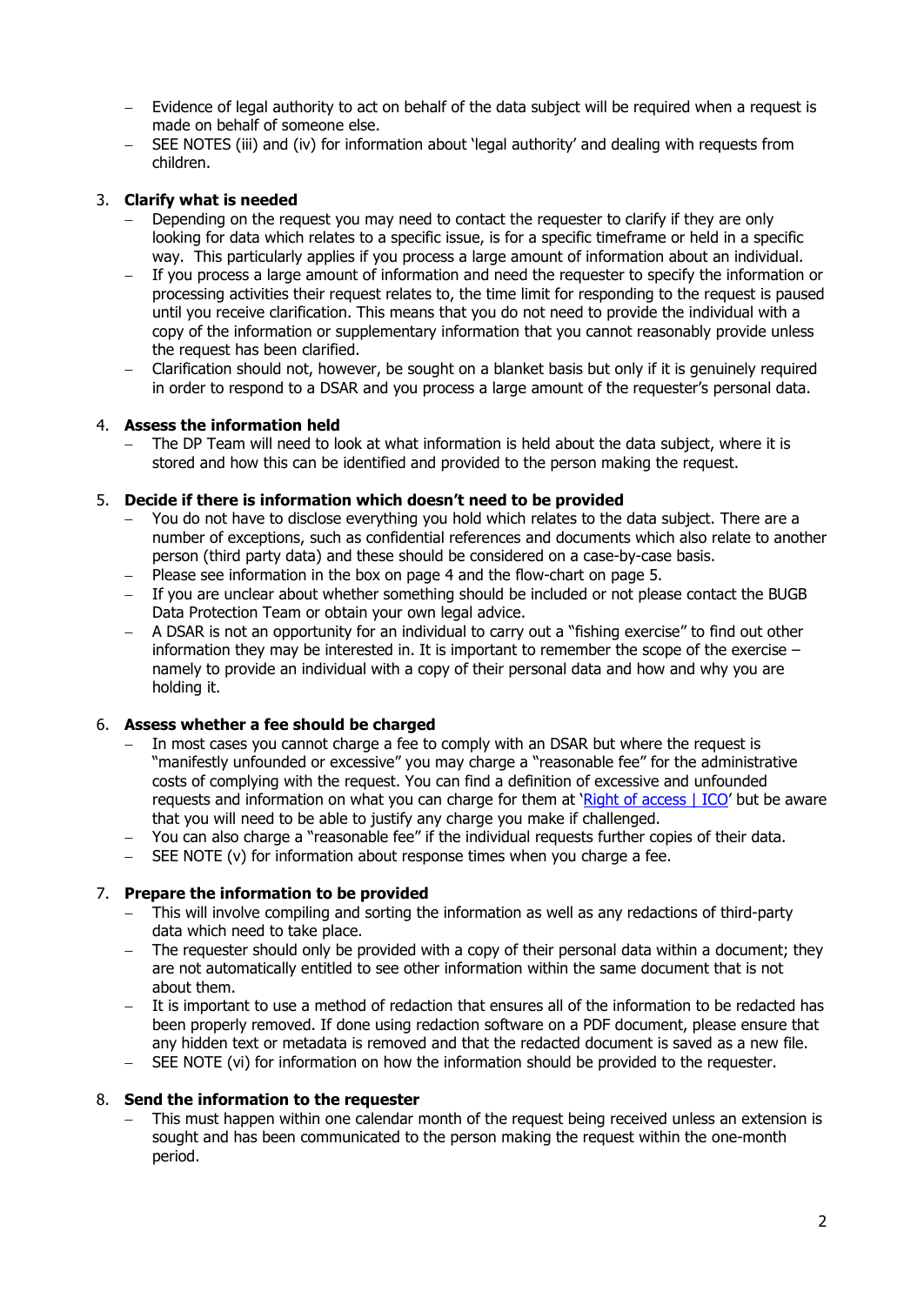## **NOTES**

- (i) The request must be responded to within one calendar month. This is calculated from the day you receive the request or other requested information (whether this is a working day or not) and the corresponding calendar date in the next month. If this is not possible because the following month is shorter (and there is no corresponding calendar date), the date for response is the last day of the following month. (For example, if you receive a DSAR on the 30 January you have to respond by 28 February). If the corresponding date falls on a weekend or a public holiday, you have until the next working day to respond. This means that the exact number of days you have to comply with a request varies, depending on the month in which the request was made.
- (ii) The response time can be extended by a further two months if the request is complex or you have received a number of requests from the individual. If you need to do this, you will need to let the individual know within one month of receiving their request and explain why the extension is necessary.
- (iii) Evidence of legal authority to act on behalf of an adult can include an original signed letter of authority from the data subject (where they possess full mental capacity) or an original (or certified copy) of a relevant Power of Attorney or Court of Protection Deputyship Order (where the data subject lacks mental capacity)
- (iv) Children can also make DSARs and the ICO guidance referred to earlier has a section about how to deal with requests from children.
- (v) If you choose to charge a fee, you do not need to comply with the request until you have received the fee. However, you should request the fee promptly and at the latest within one month of receiving the DSAR.
- (vi) If an individual makes a request electronically, then we are expected to provide the information in a "commonly used electronic format", unless the individual requests otherwise.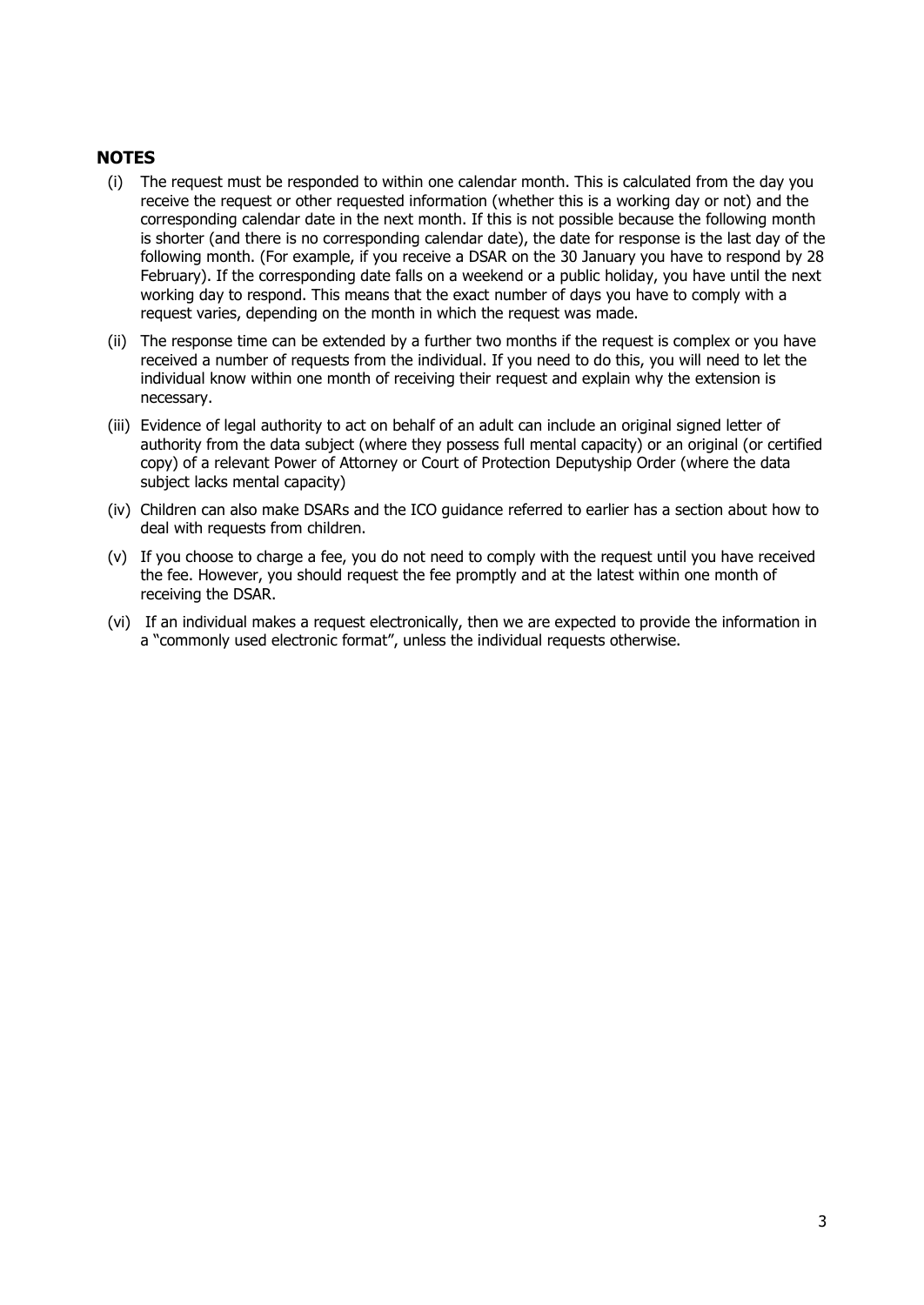## **Information you do not have to provide**

#### **REFERENCES**

Confidential references (given or received) in respect of prospective or actual education, training, employment, volunteering, appointment to office of an individual or provision of a service by an individual are EXEMPT from disclosure under an DSAR.

### THIRD PARTY INFORMATION

Responding to a subject access request may involve providing information that relates both to the individual making the request and to another individual.

However, the Data Protection Act 2018 says that organisations do not have to comply with the request if it would mean disclosing information about another individual who can be identified from that information, except if:

- the other individual has consented to the disclosure; or
- it is reasonable to comply with the request without that individual's consent.

To help you decide whether to disclose information relating to a third party, you can follow the process in the flow-chart provided below.

In determining whether it is reasonable to disclose the information, you must, however, take into account all of the relevant circumstances, including:

- the type of information that you would disclose;
- any duty of confidentiality you owe to the other individual;
- any steps you have taken to seek consent from the other individual;
- whether the other individual is capable of giving consent; and
- any express refusal of consent by the other individual.

So, although you may sometimes be able to disclose information relating to a third party, you need to decide whether it is appropriate to do so in each case. This decision will involve balancing the data subject's right of access against the other individual's rights. If the other person consents to you disclosing the information about them, then it would be unreasonable not to do so. However, if there is no such consent, you must decide whether to disclose the information anyway.

For the avoidance of doubt, you cannot refuse to provide access to personal data about an individual simply because you obtained that data from a third party. The rules about third party data apply only to personal data which includes both information about the individual who is the subject of the request and information about someone else.

More information is available from the ICO website [here.](https://ico.org.uk/for-organisations/guide-to-data-protection/guide-to-the-general-data-protection-regulation-gdpr/right-of-access/information-about-other-individuals/)

#### OTHER EXEMPTIONS

There are other exemptions (most of which are unlikely to apply to churches) which can be found at [https://ico.org.uk/for-organisations/guide-to-data-protection/guide-to-the-general-data-protection](https://ico.org.uk/for-organisations/guide-to-data-protection/guide-to-the-general-data-protection-regulation-gdpr/exemptions/)[regulation-gdpr/exemptions/](https://ico.org.uk/for-organisations/guide-to-data-protection/guide-to-the-general-data-protection-regulation-gdpr/exemptions/) and ['What other exemptions are there? | ICO'](https://ico.org.uk/for-organisations/guide-to-data-protection/guide-to-the-general-data-protection-regulation-gdpr/right-of-access/what-other-exemptions-are-there/).

Legal advice should be sought when it is thought that another exemption may be applicable.